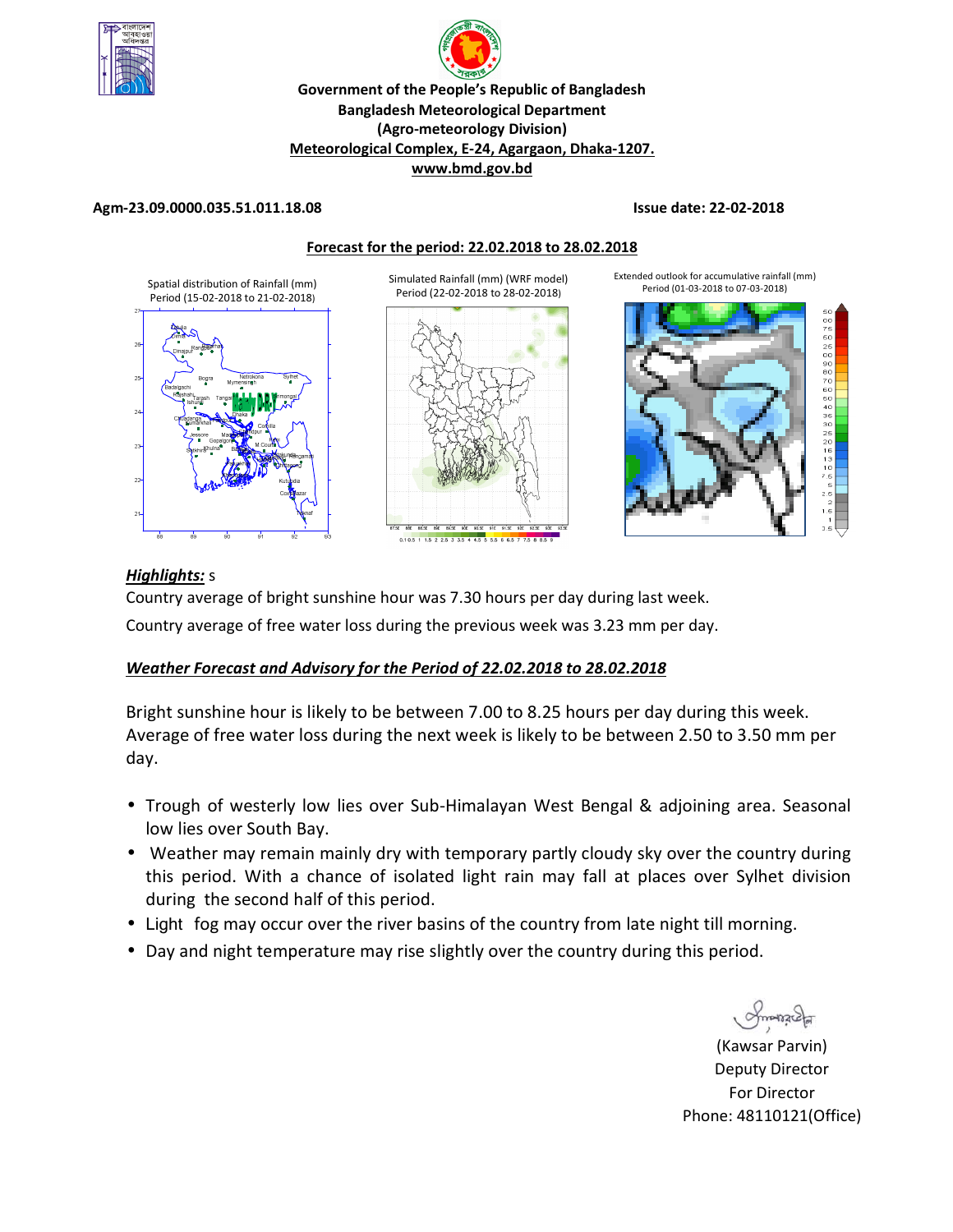### *Short Weather description Period:15.02.2018 to 21.02.2018*

## *Maximum And Minimum Temperature (Range and Extreme)*

| <b>Divisions</b>           | Maximum<br>temperature<br>range in <sup>o</sup> C |                           |  |    | Highest maximum<br>temperature in <sup>o</sup> C |      |                |      | Minimum<br>temperature<br>Range in <sup>o</sup> C | Lowest minimum<br>temperature in $^0C$ |                       |  |
|----------------------------|---------------------------------------------------|---------------------------|--|----|--------------------------------------------------|------|----------------|------|---------------------------------------------------|----------------------------------------|-----------------------|--|
| <b>Dhaka</b>               | 24.7                                              | $-31.2 \text{ }^{\circ}C$ |  |    | Faridpur                                         | 31.2 | $^{\circ}$ c   | 11.4 | 19.9 $^{\circ}$ C                                 | Gopalgong                              | $11.4^{\circ}$ C      |  |
| Mymensingh <sub>26.5</sub> |                                                   | $-29.0\text{ °C}$         |  |    | Mymensingh                                       | 29.0 | °c             | 14.5 | 18.4 $^{\circ}$ C                                 | Netrokhona                             | 14.5 $^{\circ}$ C     |  |
| Chittagong                 | 27.2                                              | $-31.8$ °C                |  |    | Taknef                                           | 31.8 | °c             | 13.0 | $20.0\degree$ C                                   | Siotakunda                             | $13.0$ <sup>o</sup> C |  |
| Sylhet                     | 28.2                                              | $-30.9\degree$ C          |  |    | Sylhet                                           | 30.9 | $^{\circ}$ c   | 11.1 | 17.0 $^{\circ}$ C                                 | Srimangal                              | $11.1^{\circ}$ C      |  |
| Rajshahi                   | 26.4                                              | $-31.2$ <sup>o</sup> C    |  |    | Rajshahi                                         | 31.2 | $^0$ C         | 11.7 | 18.8 <sup>o</sup> C                               | Ishurdi                                | 11.7 <sup>0</sup> C   |  |
| Rangpur                    | 25.7                                              | $-30.2 \text{ }^{\circ}C$ |  |    | Rangpur                                          | 30.2 | $^0$ C         | 11.8 | $15.5 \text{ °C}$                                 | Tetulia & Rajarhat                     | 11.8 <sup>0</sup> C   |  |
| Khulna                     | 27.3                                              | $-32.4~^oC$               |  |    | Jessore                                          | 32.4 | $^{\circ}$ c   | 11.5 | 18.4 $^{\circ}$ C                                 | Chuadanga                              | 11.5 $^{\circ}$ C     |  |
| Barisal                    | 27.5                                              | $-31.9$                   |  | °⊂ | Khepupara                                        | 31.9 | $\overline{c}$ | 12.0 | 17.8 <sup>o</sup> C                               | <b>Barisal</b>                         | 12.0 <sup>o</sup> C   |  |

## *:Rainfall analysis and average temperature:-*

| Name of the<br><b>Divisions</b> | Name of the<br><b>Stations</b> | Total<br>Rainfall<br>in (mm) | Normal<br>Rainfall<br>in $(mm)$ | Deviation<br>in % | Total<br>Rainy<br>days | Average<br>M ax<br>Humidity<br>in % | Average<br>M in<br>Humidity<br>in % | Average<br>Max.<br>temp in °C | Average<br>Normal<br>M ax.<br>temp in<br>۰C | Average<br>M in.<br>temp in<br>$^{\circ}$ C | Average<br>Normal<br>Min.<br>temp in |
|---------------------------------|--------------------------------|------------------------------|---------------------------------|-------------------|------------------------|-------------------------------------|-------------------------------------|-------------------------------|---------------------------------------------|---------------------------------------------|--------------------------------------|
| Dhaka                           | Dhaka                          | 000                          | 6                               | $-100$            | 00                     | 083                                 | 30                                  | 29.4                          | 28.9                                        | 17.60                                       | 16.8                                 |
|                                 | Faridpur                       | 000                          | 5                               | $-100$            | 00                     | 096                                 | 34                                  | 29.7                          | 28.6                                        | 15.00                                       | 15.8                                 |
|                                 | Madaripur                      | 000                          | $\overline{7}$                  | $-100$            | 00                     | 097                                 | 34                                  | 29.2                          | 29.2                                        | 14.30                                       | 16.1                                 |
|                                 | Nikli                          | 000                          |                                 | $\ddot{x}$        | 00                     | 093                                 | 44                                  | 28.2                          |                                             | 16.30                                       |                                      |
|                                 | Tangail                        | 000                          | 8                               | $-100$            | 00                     | 094                                 | 39                                  | 29.0                          | 28.0                                        | 15.60                                       | 15.3                                 |
|                                 | Gopalgonj                      | 000                          | ÷.                              | $***$             | 00                     | *                                   | *                                   | **                            |                                             | *                                           | $\star$                              |
| Mymensingh                      | Mymensingh                     | 000                          | 4                               | $***$             | 00                     | *                                   | *                                   | **                            | 27.7                                        | ×                                           | 15.7                                 |
|                                 | Netrokona                      | 000                          | x                               | $***$             | 00                     | 097                                 | 45                                  | 27.7                          | x,                                          | 15.50                                       | $\star\star$                         |
| Chittagong                      | Chittagong                     | 000                          | $\overline{c}$                  | $***$             | 00                     | $\star\star$                        | $\star\star$                        | 29.6                          | 28.5                                        | 17.30                                       | 16.9                                 |
|                                 | Sitakunda                      | 000                          | 9                               | $\ddot{x}$        | 00                     | *                                   | *                                   | **                            | 29.1                                        | *                                           | 15.9                                 |
|                                 | Rangamati                      | 000                          | 8                               | $***$             | 00                     | 097                                 | 19                                  | 30.0                          | 29.3                                        | 14.90                                       | 16.3                                 |
|                                 | Cox'sBazar                     | 000                          | 4                               | $***$             | 00                     | 091                                 | 31                                  | 30.4                          | 29.2                                        | 17.80                                       | 18.1                                 |
|                                 | Teknaf                         | 000                          | $\overline{c}$                  | $***$             | 00                     | *                                   | *                                   | **                            | 29.3                                        | *                                           | 18.0                                 |
|                                 | Hatiya                         | 000                          | 6                               | $\star\star\star$ | 00                     | 100                                 | 46                                  | 29.7                          | 28.1                                        | 15.50                                       | 17.5                                 |
|                                 | Sandw ip                       | 000                          | 9                               | $-100$            | 00                     | *                                   | *                                   | **                            | 27.7                                        | *                                           | 17.7                                 |
|                                 | Kutubdia                       | 000                          | 11                              | $-100$            | 00                     | 090                                 | 46                                  | 28.8                          | 27.7                                        | 17.40                                       | 17.7                                 |
|                                 | Feni                           | 000                          | 9                               | $\star\star\star$ | 00                     | 095                                 | 31                                  | 29.7                          | 28.8                                        | 15.70                                       | 16.6                                 |
|                                 | M.Court                        | 000                          | 6                               | $-100$            | 00                     | 097                                 | 38                                  | 29.6                          | 28.8                                        | 16.40                                       | 16.9                                 |
|                                 | Chandpur                       | 000                          | 6                               | $***$             | 00                     | 094                                 | 39                                  | 30.1                          | 28.3                                        | 17.10                                       | 16.8                                 |
|                                 | Comilla                        | 000                          | 5                               | $***$             | 00                     | 096                                 | 40                                  | 28.7                          | 28.2                                        | 16.10                                       | 16.3                                 |
| Sylhet                          | Sylhet                         | 000                          | 11                              | ***               | 00                     | 088                                 | 34                                  | 29.7                          | 27.9                                        | 15.70                                       | 15.3                                 |
|                                 | Srimongal                      | 000                          | 8                               | $-100$            | 00                     | ×                                   | ×                                   | **                            | 28.9                                        | *                                           | 13.7                                 |
| Rajshahi                        | Rajshahi                       | 000                          | $\overline{c}$                  | $***$             | 00                     | 098                                 | 36                                  | 29.1                          | 28.9                                        | 14.30                                       | 14.2                                 |
|                                 | Bogra                          | 000                          | 3                               | $\star\star\star$ | 00                     | 093                                 | 25                                  | 28.9                          | 28.1                                        | 15.60                                       | 15.1                                 |
|                                 | <b>Ishurdi</b>                 | 000                          | 3                               | $***$             | 00                     | 095                                 | 26                                  | 28.7                          | 28.5                                        | 14.30                                       | 13.9                                 |
|                                 | Badalgachi                     | 000                          | żś                              | $***$             | 00                     | *                                   | *                                   | **                            |                                             | $\ast$                                      |                                      |
|                                 | Tarash                         | 000                          |                                 | $\ddot{x}$        | 00                     | 096                                 | 37                                  | 27.7                          |                                             | 16.40                                       |                                      |
| Rangpur                         | Rangpur                        | 000                          | 3                               | $***$             | 00                     | 098                                 | 40                                  | 27.9                          | 26.6                                        | 14.00                                       | 13.8                                 |
|                                 | Dinajpur                       | 000                          | $\overline{c}$                  | $***$             | 00                     | 099                                 | 31                                  | 27.9                          | 27.0                                        | 15.50                                       | 13.6                                 |
|                                 | Sayedpur                       | 000                          | x                               | $***$             | 00                     | 096                                 | 35                                  | 28.2                          | **                                          | 13.50                                       | $\star$                              |
|                                 | Rajarhat                       | 000                          | ÷.                              | $***$             | 00                     | *                                   | *                                   | ×                             | ź,                                          | *                                           | $\star\star$                         |
|                                 | Tetulia                        | 000                          | źś                              | $\ddot{x}$        | 00                     | 096                                 | 38                                  | 27.1                          | **                                          | 12.70                                       | $\star\star$                         |
|                                 | Dimla                          | 000                          |                                 | $***$             | 00                     | 095                                 | 39                                  | 27.4                          |                                             | 14.2s                                       | $\star$                              |
| Khulna                          | Khulna                         | 000                          | 7                               | $-100$            | 00                     | 098                                 | 40                                  | 29.8                          | 29.4                                        | 16.10                                       | 16.3                                 |
|                                 | Mongla                         | 000                          | źś                              | $***$             | 00                     | 094                                 | 33                                  | 29.30                         |                                             | 17.90                                       |                                      |
|                                 |                                |                              |                                 |                   |                        |                                     |                                     |                               |                                             |                                             |                                      |
|                                 | Jessore                        | 000<br>000                   | 5<br>6                          | $-100$<br>$***$   | 00<br>00               | 095<br>094                          | 36<br>38                            | 29.80<br>29.3                 | 29.6<br>29.1                                | 15.10<br>14.30                              | 15.6<br>15.0                         |
|                                 | Chuadanga                      |                              | 7                               |                   |                        | 098                                 |                                     | 29.4                          |                                             |                                             |                                      |
|                                 | Satkhira                       | 000<br>000                   | żź                              | $-100$<br>***     | 00<br>00               | 072                                 | 31<br>69                            | 029                           | 29.6<br>ź,                                  | 14.60<br>16.00                              | 16.7<br>x.                           |
|                                 | Kumarkhali                     |                              |                                 |                   |                        |                                     |                                     |                               |                                             |                                             |                                      |
| <b>Barisal</b>                  | Barisal                        | 000                          | 5                               | $-100$            | 00                     | 100<br>097                          | 32<br>35                            | 29.7                          | 29.0                                        | 14.60                                       | 16.1                                 |
|                                 | Bhola                          | 000                          | 11                              | $-100$            | 00                     | *                                   | *                                   | 29.8<br>**                    | 28.8                                        | 16.90                                       | 16.9                                 |
|                                 | Patuakhali                     | 000                          | 8                               | $-100$            | 00                     |                                     |                                     |                               | 29.2                                        | *                                           | 17.4                                 |
|                                 | Khepupara                      | 000                          | 5                               | $-100$            | 00                     | 098                                 | 35                                  | 30.5                          | 29.1                                        | 15.40                                       | 17.7                                 |

N.B-.Analyses contained in this bulletin are based on preliminary \*un-checked data. \*\* Data not received. \*\*\* Data not available.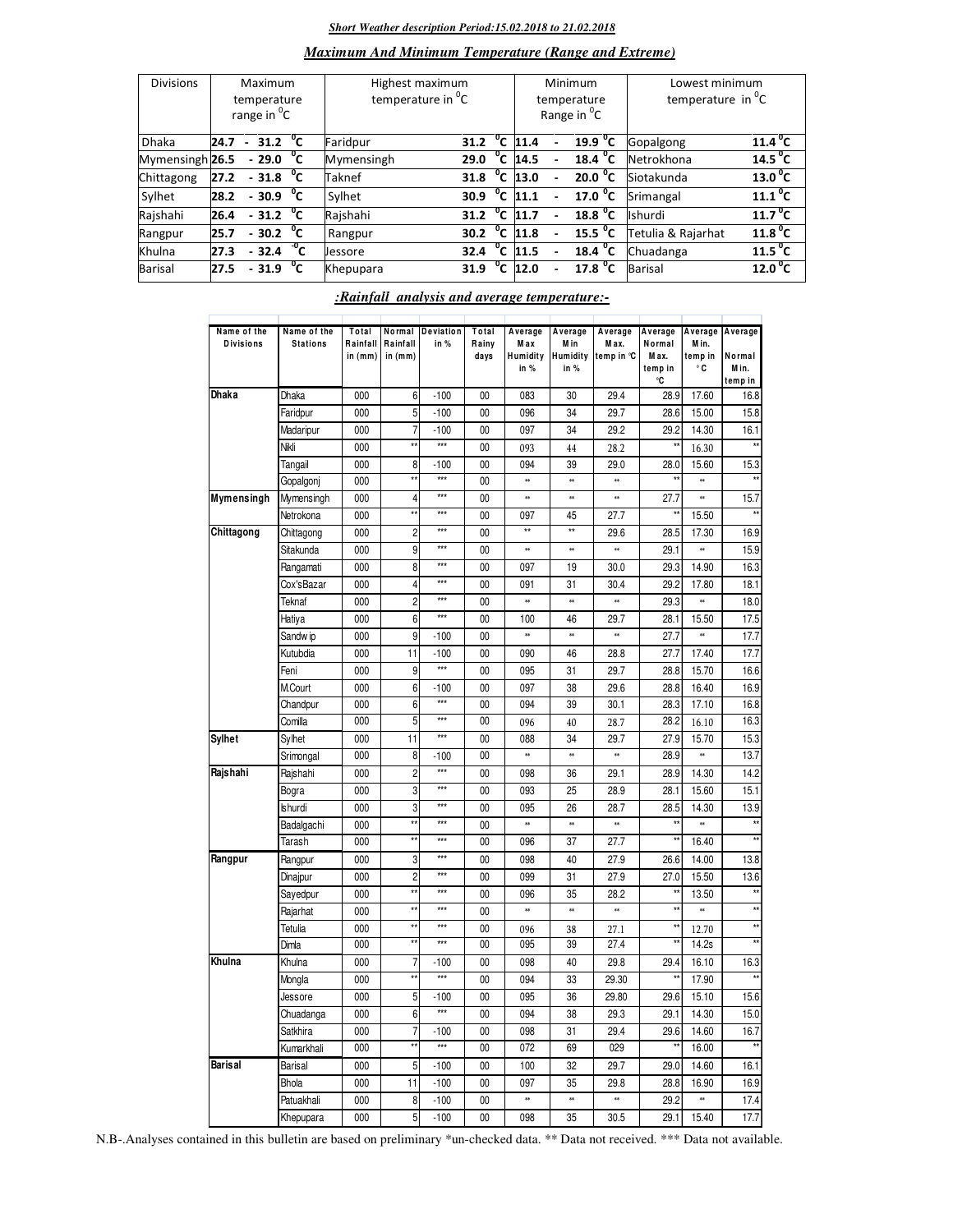

Spatial distribution of Rainfall (mm). Period (15-02-2018 to 21-02-2018)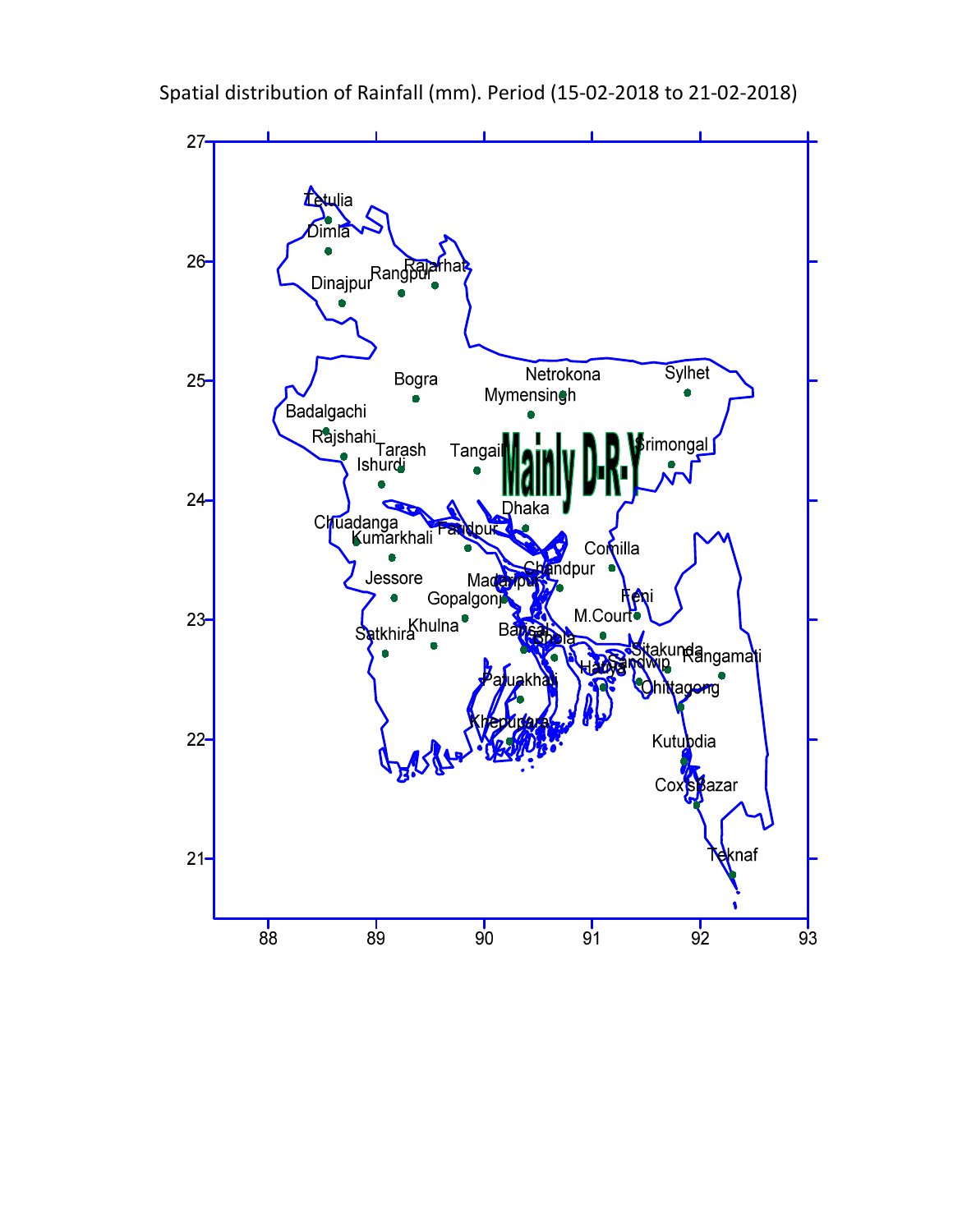

গণপ্রজাতন্ত্রী বাংলাদেশ সরকার বাংলাদেশ আবহাওয়া অধিদপ্তর কৃষি আবহাওয়া মহাশাখা আবহাওয়া ভবন, ই-২৪, আগারগাঁও, ঢাকা-১২০৭। www.bmd.gov.bd

**GwRGg-23.09.0000.035.51.011.18.08 ZvwiL: 22-02-2018 wLªt**



# পূর্বাভাসের সময়কাল: **২২-০২-২০১৮ থেকে ২৮-০২-২০১৮**

Period (15-02-2018 to 21-02-2018)



Simulated Rainfall (mm) (WRF model) Period (22-02-2018 to 28-02-2018)





### প্ৰধান বৈশিষ্ট্য সমূহঃ-

গত সপ্তাহে দেশের দৈনিক উজ্জ্বল সূর্যকিরণ কালের গড় ৭.৩০ ঘন্টা ছিল । গত সপ্তাহে দেশের দৈনিক বাষ্পীভবনের গড় ৩.২৩ মিঃ মিঃ ছিল।

## আবহাওয়ার পূর্বাভাসঃ- ২২-০২-২০**১৮ থেকে ২৮-০২-২০১৮ ইং পর্যন্ত।**

এ সপ্তাহে দৈনিক উজ্জুল সূর্য কিরণ কাল ৭.০০ থেকে ৮.২৫ ঘন্টার মধ্যে থাকতে পারে । আগামী সপ্তাহের বাষ্পীভবনের দৈনিক গড় ২.৫০ মিঃ মিঃ থেকে ৩.৫০ মিঃ মিঃ থাকতে পারে।

- পশ্চিমা লঘুচাপের বর্ধিতাংশ হিমালয়ের পাদদেশীয় পশ্চিমবঙ্গ ও তৎসংলগ্ন এলাকায় অবস্থান করছে। মৌসুমের স্বাভাবিক লঘুচাপ দক্ষিণ বঙ্গোপসাগরে অবস্থান করছে।
- এ সময়ে আকাশ অস্থায়ীভাবে আংশিক মেঘলাসহ আবহাওয়া প্ৰধানতঃ শুষ্ক থাকতে পারে। সেই সাথে এ সময়ের দ্বিতীয়ার্ধে সিলেট বিভাগের কোথাও কোথাও হালকা বৃষ্টি হতে পারে।
- এ সময়ে শেষ রাত হতে সকাল পর্যন্ত নদী অববাহিকায় হালকা কুয়াশা পড়তে পারে ।
- এ সময়ে সারাদেশে দিন ও রাতের তাপমাত্রা সামান্য বৃদ্ধি পেতে পারে।

**Postan** 

(কাওসার পারভীন) উপপরিচালক পরিচালকের পক্ষে কোনঃ ৪৮১১০১২১(দপ্তর)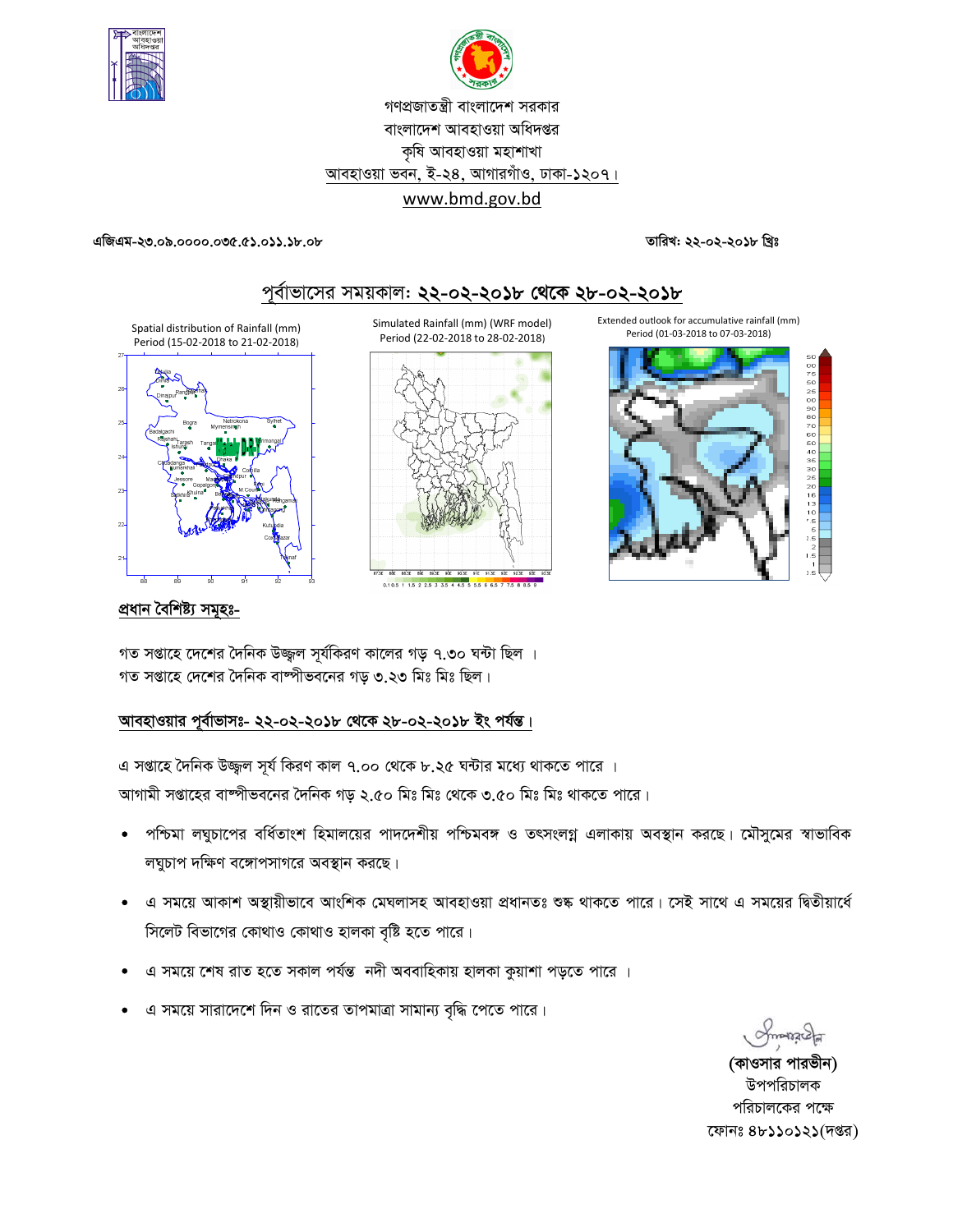### সংক্ষিপ্ত আবহাওয়া বিবরণী, সময়: ১৫.০২.২০১৮ থেকে ২১.০২.২০১৮  $\overline{+}$

 $\overline{\phantom{a}}$ 

 $-$ 

|           |                    |  |        |                       |                                    | માવાજ હ માવાાવક્ષ                                 | <i>פומיופ</i> |                       |                        |                                  |                                      |  |
|-----------|--------------------|--|--------|-----------------------|------------------------------------|---------------------------------------------------|---------------|-----------------------|------------------------|----------------------------------|--------------------------------------|--|
| বিভাগ     | সবোচ্ছ তাপমাত্ৰাৰ  |  |        |                       | $^\circ$ সেঃ<br>সৰ্বোচ্ছ তাপমাত্ৰা |                                                   |               | সর্বোনিম্ন তাপমাত্রার |                        | সর্বোনিম্ন তাপমাত্রা             |                                      |  |
|           | <i>পরিসর °</i> (সঃ |  |        |                       |                                    |                                                   |               | <i>পরিসর °</i> (সঃ    |                        | $^{\circ}$ সেঃ                   |                                      |  |
| ঢাকা      | ২৪.৭               |  |        | ৩১.২ ° সেঃ            | ফরিদপুর                            | $\circ$ ১.২ $\circ$ (সঃ ১১.৪                      |               | - ১৯.৯                | ° (त्र:                | গোপালগঞ্জ                        | $55.8^\circ$ (সঃ                     |  |
| ময়মনসিংহ | ২৬.৫               |  | - ২৯.০ | $^{\circ}$ (সঃ        | ময়মনসিংহ                          | ১.৪ <b>৫</b> ঃµ° ০. <i>৯২</i>                     |               | $ 55.8$               | $\degree$ CH $\degree$ | নেত্ৰকোণা                        | ১৪.৫ $^{\circ}$ সেঃ                  |  |
| চট্টগ্ৰাম | ।২৭.২              |  |        | - ৩১.৮ $^{\circ}$ (সঃ | টেকনাফ                             | $\circ$ or $\circ$ $\Delta$ $\circ$ $\circ$       |               | - ২০.০                | $^\circ$ (সঃ           | সীতাকুন্ড                        | ১৩.০ ° (সঃ                           |  |
| সিলেট     | ২৮.২               |  | - ৩০.৯ | $^\circ$ সেঃ          | সিলেট                              | $\circ \circ \circ \circ \circ \circ$             |               | - ১৭.০                | $^{\circ}$ সেঃ         | শ্ৰীমঙ্গল                        | $\mathcal{S}$ ১.১ $\mathcal{S}$ (সেঃ |  |
| রাজশাহী   | ২৬.৪               |  |        | - ৩১.২ ° সেঃ          | রাজশাহী                            | ৩১.২ $^{\circ}$ মেঃ ১১.৭                          |               | $ \delta$ b, b        | $^\circ$ সেঃ           | ঈশ্বরদী                          | $55.9^\circ$ (সঃ $'$                 |  |
| রংপূর     | ২৫.৭               |  |        | - ৩০.২ $^{\circ}$ (সঃ | রংপুর                              | ৩০.২ $^{\circ}$ (সঃ ১১.৮                          |               | - ১৫.৫                | $^{\circ}$ (সঃ         | তেতুঁলিয়া ও রাজারহাট ১১.৮ ° (সঃ |                                      |  |
| খুলনা     | ২৭.৩               |  | - ৩২.৪ | $^\circ$ সেঃ          | যশোর                               | ৩২.৪ $^{\circ}$ (স $_{3}$ ১১.৫                    |               | $ 5b.8$               | $^{\circ}$ সেঃ         | চয়াডাঙ্গা                       | ১১.৫ $^{\circ}$ (সঃ                  |  |
| বরিশাল    | ২৭.৫               |  | - ৩১.৯ | $^{\circ}$ (সঃ        | খেপুপাড়া                          | $\circ$ و $\mathcal{A}^s$ و $\mathcal{S}^{\circ}$ |               | - ১৭.৮                | $^\circ$ সেঃ           | বরিশাল                           | ১২.০ ° সেঃ                           |  |
|           |                    |  |        |                       |                                    |                                                   |               |                       |                        |                                  |                                      |  |

# বৃষ্টিপাত বিশ্লেষন এবং ম্বাভাবিক তাপমাত্রা: -

| বিভাগের নাম | স্টেশনের নাম       | মোট<br>বৃষ্টিশাত<br>(মিঃমিঃ) | ষাভাবিক<br>বৃষ্টিপাত<br>(মিঃমিঃ) | বিছ্যুতি( %) | মোট<br>বৃষ্টিশাতের<br>দিন | সৰ্বোচ্ছ<br>গড আদ্রতা<br>( %) | সৰ্বোনিম্ন<br>আদ্ৰতা<br>( %) | গড় সৰ্বোচ্ছ<br>তাপমাত্রা<br>(ডিগ্ৰী সেঃ) | গড<br>ষভাবিক<br>তাপমাত্রা<br>(ডিগ্ৰী সেঃ) | সৰ্বোনিম্ন<br>গড<br>তাপমাত্রা<br>(ডিগ্ৰী | সৰ্বোনিম্ন<br>ষাভাবিক<br>গড<br>তাপমাত্রা( |
|-------------|--------------------|------------------------------|----------------------------------|--------------|---------------------------|-------------------------------|------------------------------|-------------------------------------------|-------------------------------------------|------------------------------------------|-------------------------------------------|
| ঢাকা        | ঢাকা               |                              |                                  |              |                           |                               |                              |                                           |                                           | (সঃ)                                     | ডিগ্রী সেঃ)                               |
|             |                    | 000                          | y                                | -১০০         | $^{\circ}$                | $ob$ $\mathcal O$             | ৩০                           | ২৯.৪                                      | ২৮.৯                                      | 59.60                                    | $\mathcal{L} \cup \mathcal{L}$            |
|             | ফরিদপুর            | 000                          | ¢                                | -১০০         | $^{\circ}$                | ০৯৬                           | $\mathcal{O}8$               | ২৯.৭                                      | ২৮.৬                                      | 00.96                                    | 30.5                                      |
|             | মাদারীপুর<br>নিকলী | 000                          | $\ddot{ }$                       | -১০০         | $^{\circ}$                | ০৯৭                           | $\mathcal{O}8$               | ২৯.২                                      | ২৯.২                                      | 58.00                                    | 38.5                                      |
|             |                    | 000                          | $* *$                            | ***          | $^{\circ}$                | ಂಸಿಂ                          | 88                           | ২৮.২                                      | **                                        | ১৬.৩০                                    | **                                        |
|             | টাঙ্গাইল           | 000                          | b                                | -১০০         | $^{\circ}$                | ০৯৪                           | ৩৯                           | ২৯.০                                      | ২৮.০                                      | ১৫.৬০                                    | 0.96                                      |
|             | গোপালগজ্ঞ          | 000                          | **                               | ***          | $^{\circ}$                | $\ast\ast$                    | $**$                         | $\ast\ast$                                | $**$                                      | $**$                                     | **                                        |
| ময়মনসিংহ   | ময়মনসিংহ          | 000                          | 8                                | ***          | $^{\circ}$                | $\pm\pm$                      | $**$                         | $\ast\ast$                                | ২৭.৭                                      | **                                       | 30.9                                      |
|             | নেত্ৰকোনা          | 000                          | **                               | ***          | 00                        | ০৯৭                           | 8¢                           | ২৭.৭                                      | **                                        | 50.00                                    | **                                        |
| চউগ্ৰাম     | চট্টগ্ৰাম          | 000                          | ډ                                | ***          | $^{\circ}$                | $**$                          | $**$                         | ২৯.৬                                      | ২৮.৫                                      | 59.00                                    | ১৬.৯                                      |
|             | সীতাকুন্ড          | 000                          | ৯                                | ***          | $^{\circ}$                | $\pm\pm$                      | $**$                         | $\ast\ast$                                | ২৯.১                                      | $**$                                     | ১৫.৯                                      |
|             | রাঙ্গামাটি         | 000                          | b                                | ***          | 00                        | ০৯৭                           | $\mathcal{S}$                | 0.00                                      | ২৯.৩                                      | 58.50                                    | 59.9                                      |
|             | কক্সবাজার          | 000                          | 8                                | ***          | $^{\circ}$                | ০৯১                           | دە                           | 00.8                                      | ২৯.২                                      | 59.bo                                    | 3b.5                                      |
|             | টেকনাফ             | 000                          | ¢                                | $***$        | $^{\circ}$                | $\pm \pm$                     | $\ast$                       | $\pm\pm$                                  | ২৯.৩                                      | $\ast$                                   | b.0                                       |
|             | হাতিয়া            | 000                          | ৬                                | ***          | 00                        | $\mathcal{L}^{\circ}$         | $8\%$                        | ২৯.৭                                      | ২৮.১                                      | 50.00                                    | 39.0                                      |
|             | সন্দ্বীপ           | 000                          | ৯                                | -১০০         | $^{\circ}$                | $**$                          | $* *$                        | **                                        | २१.१                                      | **                                       | 39.9                                      |
|             | কুতুবদীয়া         | 000                          | دد                               | -১০০         | $^{\circ}$                | ০৯০                           | 8 <sub>b</sub>               | ২৮.৮                                      | ২৭.৭                                      | 59.80                                    | 39.9                                      |
|             | কেনী               | 000                          | ৯                                | ***          | 00                        | ০৯৫                           | ৩১                           | ২৯.৭                                      | ২৮.৮                                      | 30.90                                    | 39.9                                      |
|             | মাইজদী কোট         | 000                          | ৬                                | -১০০         | $^{\circ}$                | ০৯৭                           | ৩৮                           | ২৯.৬                                      | <b>2b.b</b>                               | 30.80                                    | ১৬.৯                                      |
|             | চাঁদপুর            | 000                          | ৬                                | ***          | $^{\circ}$                | $\circ$ $\delta$ 8            | ৩৯                           | 00.5                                      | ২৮.৩                                      | 59.50                                    | $\mathcal{A}$                             |
|             | কুমিল্লা           | 000                          | ¢                                | ***          | 00                        | ০৯৬                           | 80                           | ২৮.৭                                      | ২৮.২                                      | ১৬.১০                                    | 56.0                                      |
| সিলেট       | সিলেট              | 000                          | دد                               | ***          | $^{\circ}$                | opp                           | $\mathcal{O}8$               | ২৯.৭                                      | ২৭.৯                                      | ১৫.৭০                                    | 0.96                                      |
|             | শ্ৰীমঙ্গল          | 000                          | b                                | -১০০         | $^{\circ}$                | **                            | $\ast$                       | $\pm \pm$                                 | ২৮.৯                                      | $\pm \pm$                                | 30.9                                      |
| রাজশাহী     | রাজশাহী            | 000                          | ۵                                | ***          | $^{\circ}$                | ০৯৮                           | ৩৬                           | ২৯.১                                      | ২৮.৯                                      | 58.00                                    | 38.3                                      |
|             | বগুডা              | 000                          | ৩                                | ***          | 00                        | ಂನಿಲಿ                         | ২৫                           | ২৮.৯                                      | ২৮.১                                      | ১৫.৬০                                    | 30.5                                      |
|             | ঈশ্বরদী            | 000                          | ৩                                | ***          | $^{\circ}$                | ০৯৫                           | ২৬                           | ২৮.৭                                      | ২৮.৫                                      | 58.00                                    | 50.5                                      |
|             | বদলগাছী            | 000                          | $**$                             | ***          | $^{\circ}$                | $**$                          | $**$                         | $**$                                      | $**$                                      | **                                       | $**$                                      |
|             | তাডাশ              | 000                          | **                               | ***          | $^{\circ}$                | ০৯৬                           | ৩৭                           | ২৭.৭                                      | $\ast$                                    | 30.80                                    | $**$                                      |
| রংপুর       | রংপুর              | 000                          | ৩                                | ***          | $^{\circ}$                | ০৯৮                           | 80                           | ২৭.৯                                      | ২৬.৬                                      | 58.00                                    | 30.b                                      |
|             | দিনাজপুর           | 000                          | ډ                                | ***          | $^{\circ}$                | ০৯৯                           | ৩১                           | ২৭.৯                                      | ২৭.০                                      | 09.96                                    | 50.6                                      |
|             | সৈয়দপুর           | 000                          | **                               | ***          | 00                        | ০৯৬                           | ৩৫                           | ২৮.২                                      | **                                        | 50.00                                    | $**$                                      |
|             | রাজারহাট           | 000                          | $**$                             | ***          | $^{\circ}$                | **                            | **                           | **                                        | **                                        | **                                       | **                                        |
|             | ভেতুলিয়া          | 000                          | $**$                             | ***          | $^{\circ}$                | ০৯৬                           | ৩৮                           | ২৭.১                                      | $\ast\ast$                                | 32.90                                    | $\ast\ast$                                |
|             | ডিমলা              | 000                          | $**$                             | ***          | 00                        | ০৯৫                           | ৩৯                           | 29.8                                      | **                                        | 38.38                                    | **                                        |
| থুলনা       | থুলনা              | 000                          | $\mathsf{G}$                     | -১০০         | $^{\circ}$                | ০৯৮                           | 80                           | ২৯.৮                                      | ২৯.৪                                      | ১৬.১০                                    | ১৬.৩                                      |
|             | মংলা               | 000                          | **                               | $***$        | $^{\circ}$                | $\circ$ ನಿ8                   | ৩৩                           | ২৯.৩০                                     | $* *$                                     | ১৭.৯০                                    | $**$                                      |
|             | যশোর               | 000                          | ¢                                | -১০০         | $^{\circ}$                | ০৯৫                           | ৩৬                           | ২৯.৮০                                     | ২৯.৬                                      | ১৫.১০                                    | ১৫.৬                                      |
|             | ঢ়য়ড়াঈা          | 000                          | ৬                                | ***          | $^{\circ}$                | ০৯৪                           | ৩৮                           | ২৯.৩                                      | ২৯.১                                      | 58.00                                    | 30.0                                      |
|             | সাতক্ষীরা          | 000                          | ٩                                | -১০০         | 00                        | ০৯৮                           | ৩১                           | 25.8                                      | ২৯.৬                                      | 58.50                                    | 38.9                                      |
|             | কুমারখালী          | 000                          | $* *$                            | ***          | 00                        | ०१२                           | <b>Up</b>                    | ০২৯                                       | $* *$                                     | 38.00                                    | **                                        |
| বরিশাল      | বরিশাল             | 000                          | ¢                                | -200         | $^{\circ}$                | 500                           | ৩২                           | ২৯.৭                                      | ২৯.০                                      | 58.90                                    | 38.5                                      |
|             | ভোলা               | 000                          | دد                               | -১০০         | 00                        | ০৯৭                           | 9¢                           | ২৯.৮                                      | 2b.b                                      | ১৬.৯০                                    | ১৬.৯                                      |
|             | পটুয়াথালী         | 000                          | b                                | -১০০         | $^{\circ}$                | $\ast\ast$                    | $\ast\ast$                   | $\pm\pm$                                  | ২৯.২                                      | **                                       | 39.8                                      |
|             | থেপুপাড়া          | 000                          | $\pmb{\mathfrak{C}}$             | -১০০         | $^{\circ}$                | ০৯৮                           | ৩৫                           | ৩০.৫                                      | ২৯.১                                      | 50.80                                    | 39.9                                      |

N.B. Analyses contained in this bulletin are based on preliminary \* un-checked data. \*\* Data not received. \*\*\* Data not available.